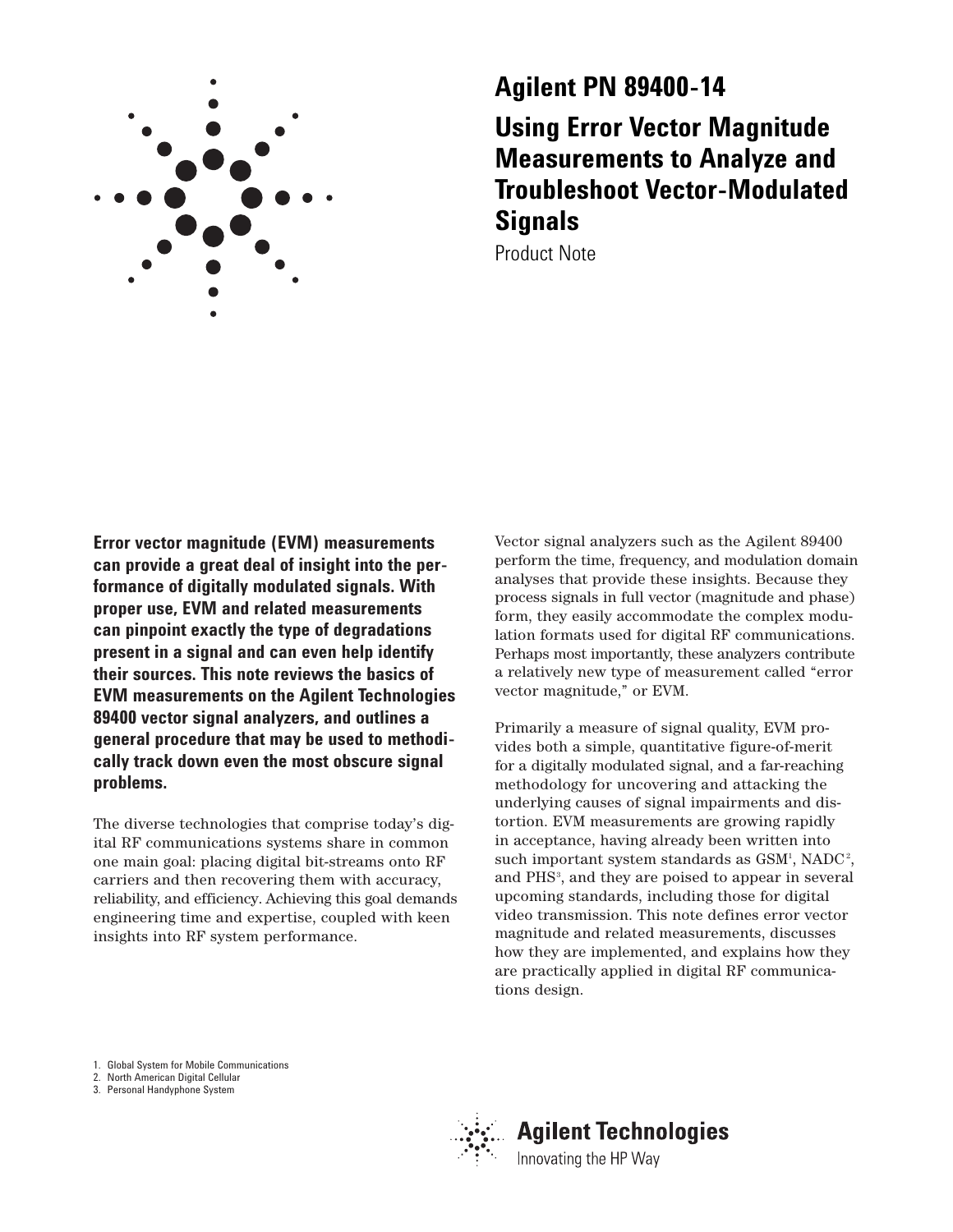# **Understanding error vector magnitude EVM defined**

Recall first the basics of vector modulation: digital bits are transferred onto an RF carrier by varying the carrier's magnitude and phase such that, at each data clock transition, the carrier occupies any one of several specific locations on the I versus Q plane. Each location encodes a specific data symbol, which consists of one or more data bits. A constellation diagram shows the valid locations (for example, the magnitude and phase relative to the carrier) for all permitted symbols, of which there must be 2n , given n data bits transmitted per symbol. Thus, to demodulate the incoming data, one must accurately determine the exact magnitude and phase of the received signal for each clock transition.

The layout of the constellation diagram and its ideal symbol locations is determined generically by the modulation format chosen (BPSK, 16QAM,  $\pi$ /4DQPSK, etc.). The trajectory taken by the signal from one symbol location to another is a function of the specific system implementation, but is readily calculated nonetheless.

At any moment in time, the signal's magnitude and phase can be measured. These values define the actual or "measured" phasor. At the same time, a corresponding ideal or "reference" phasor can be calculated, given knowledge of the transmitted data stream, the symbol clock timing, baseband filtering parameters, and so forth. The differences between these two phasors form the basis for the EVM measurements discussed in this note.

Figure 1 defines EVM and several related terms. As shown, EVM is the scalar distance between the two phasor end points (the magnitude of the difference vector). Expressed another way, it is the residual noise and distortion remaining after an ideal version of the signal has been stripped away. By convention, EVM is reported as a percentage of the peak signal level, usually defined by the constellation's corner states. While the error vector has a phase value associated with it, this angle generally turns out to be random, because it is a function of both the error itself (which may or may not be random) and the position of the data symbol on the constellation (which, for all practical purposes, is random). A more useful angle is measured between the actual and ideal phasors (I-Q phase error), which will be shown later to contain information useful in troubleshooting signal problems. Likewise, I-Q magnitude error shows the magnitude difference between the actual and ideal signals.



**Figure 1. Error vector magnitude (EVM) and related quantities**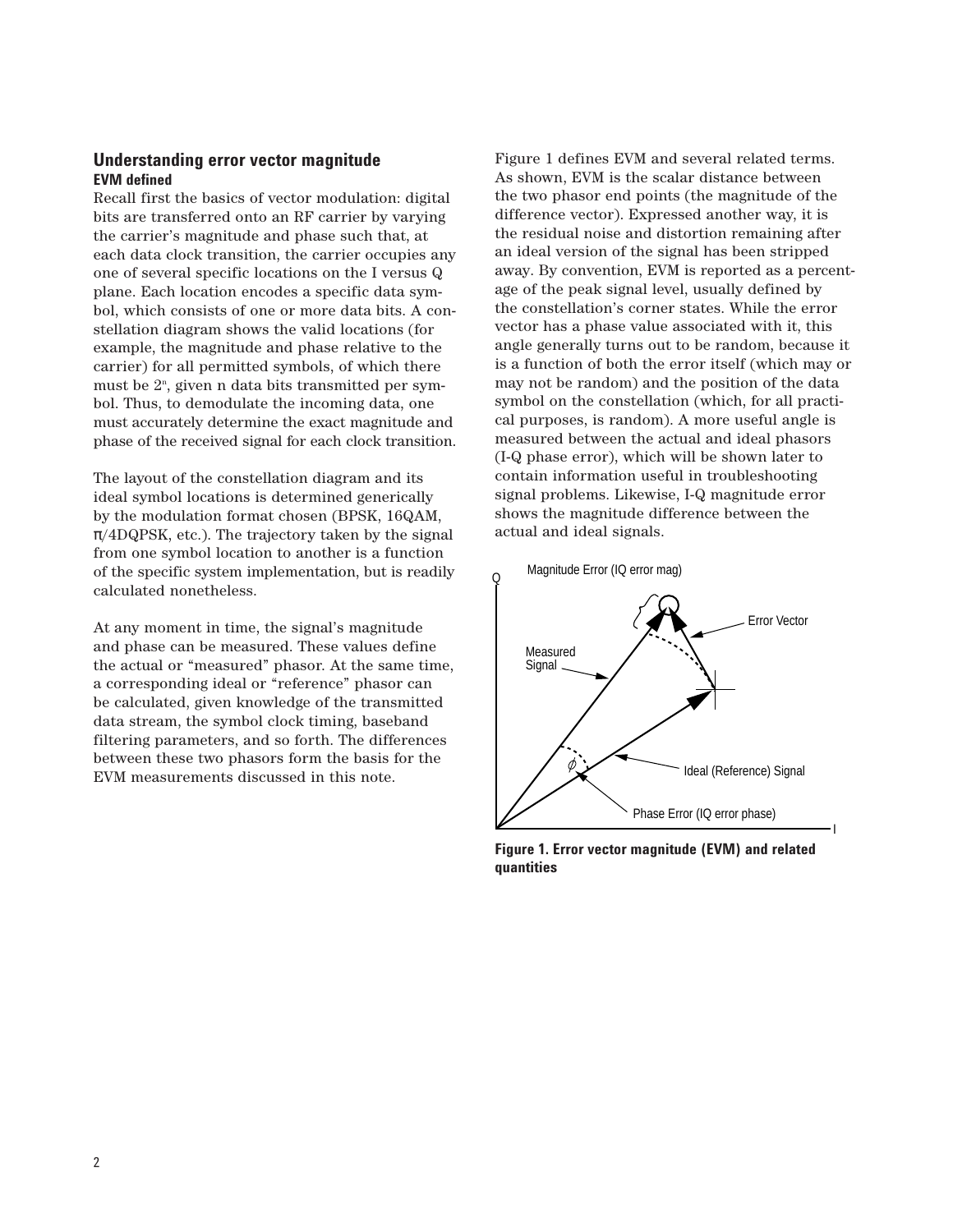# **Making EVM measurements**

The sequence of steps that comprise an EVM measurement are illustrated in Figure 2. While the Agilent 89400 Vector Signal Analyzers perform these steps automatically, it is still useful to understand the basic process, which will aid in setting up and optimizing the measurements. Practical steps and hints for making these measurements are provided in the Appendix, "Ten Steps to a Perfect Digital Demodulation Measurement."

#### **Step 1. Precision demodulation**

Following analog-to-digital conversion of the incoming signal, a DSP1 based demodulator recovers the transmitted bitstream. This task includes everything from carrier and data symbol clock locking to baseband filtering. The 89400's flexible demodulator can demodulate signal formats ranging from BPSK to 256QAM, at symbol rates from hundreds to several megahertz, yet can be configured for the most common signal types with a single menu selection.

#### **Step 2. Regenerating the reference waveform**

The recovered data bits are next used to create the ideal reference version of the input signal. This is again accomplished digitally with powerful DSP calculating a waveform that is both completely noise-free and highly accurate.

#### **Step 3. Complex comparison**

Taking the calculated reference waveform and the actual incoming waveform (both now existing as blocks of digital samples), the two need only be subtracted to obtain the error vector values. This is only slightly complicated by the fact that both waveforms are complex, consisting of I and Q waveforms. Fortunately, the 89400's DSP engine has sufficient power to handle this vector subtraction and provide the desired measurement data.

#### **A final note**

The analyzer's ADC samples the incoming signal asynchronously, so it will generally not provide actual measured data points at the exact symbol times. However, a special resampling algorithm, applied to the incoming ADC samples, creates an entirely new, accurate set of "virtual samples," whose rate and timing are precisely in sync with the received symbols. (This is easily seen on the 89400 by observing the time-sample spacings of an input waveform, first in standard vector mode, and then in digital demodulation mode.)



**Figure 2. Block diagram of the EVM measurement process**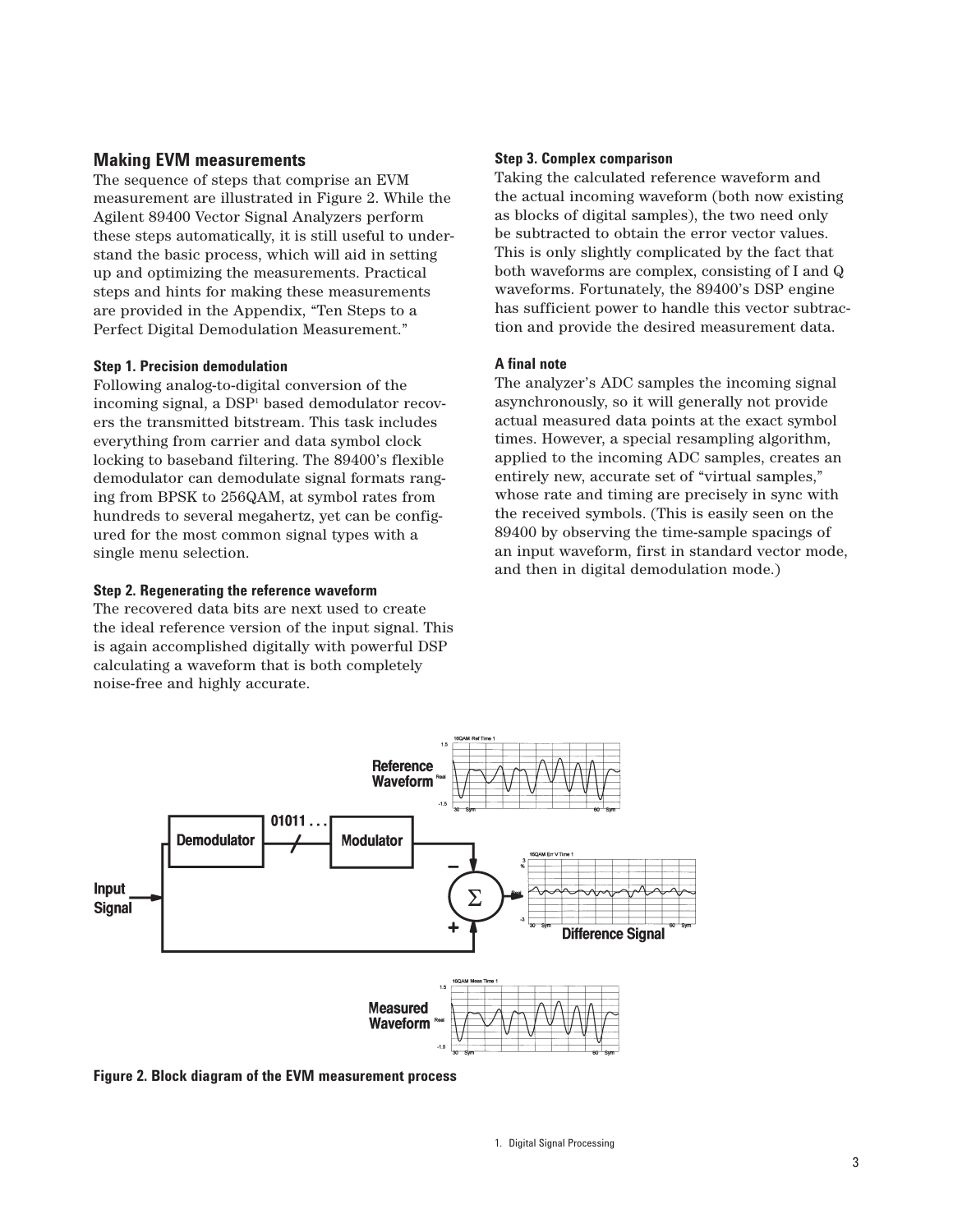# **EVM Troubleshooting Tree**



**Figure 3. Flow chart for analyzing vector modulated signals with EVM measurements**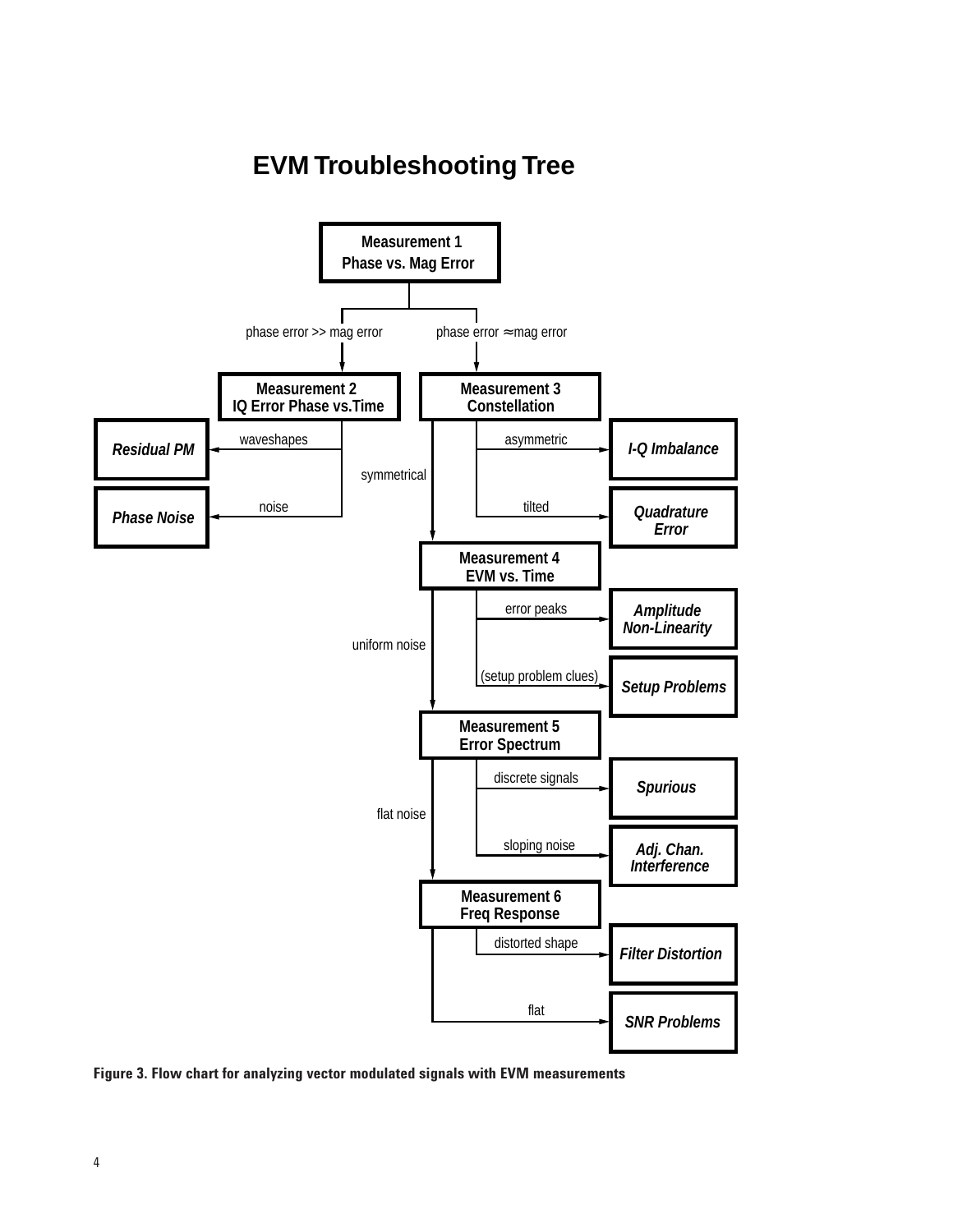#### **Troubleshooting with error vector measurements**

Measurements of error vector magnitude and related quantities can, when properly applied, provide insight into the quality of a digitally modulated signal. They can also pinpoint the causes of any problems uncovered during the testing process. This section proposes a general sequence for examining a signal with EVM techniques, and for interpreting the results obtained.

Note: The following sections are not intended as step-by-step procedures, but rather as general guidelines for those who are already familiar with basic operation of the 89400. For additional information, consult the instrument's on-screen Help facility, the appendix to this note, or the references in the bibliography.

#### **Measurement 1**

#### **Magnitude vs. phase error**

**Description**: Different error mechanisms will affect a signal in different ways, perhaps in magnitude only, phase only, or both simultaneously. Knowing the relative amounts of each type of error can quickly confirm or rule out certain types of problems. Thus, the first diagnostic step is to resolve EVM into its magnitude and phase error components (see Figure 1) and compare their relative sizes.

**Setup**: from digital demodulation mode, select

| <b>MEAS DATA</b>   | <b>Error Vector: Time</b> |
|--------------------|---------------------------|
| <b>DATA FORMAT</b> | Data Table                |

**Observe:** When the average phase error (in degrees) is larger than the average magnitude error (in percent) by a factor of about five or more, this indicates that some sort of unwanted phase modulation is the dominant error mode. Proceed to measurement 2 to look for noise, spurs, or cross-coupling problems in the frequency reference, phase-locked loops, or other frequency-generating stages. Residual AM is evidenced by magnitude errors that are significantly larger than the phase angle errors.

In many cases, the magnitude and phase errors will be roughly equal. This indicates a broad category of other potential problems, which will be further isolated in measurements 3 through 6.

#### **Measurement tip**

1. The error values given in the data table summary are the RMS averages of the error at each displayed symbol point (except GSM or MSK type I, which also include the intersymbol errors).



**Figure 4. Data table (lower display) showing roughly similar amounts of magnitude and phase error. Phase errors much larger than magnitude errors would indicate possible phase noise or incidental PM problems**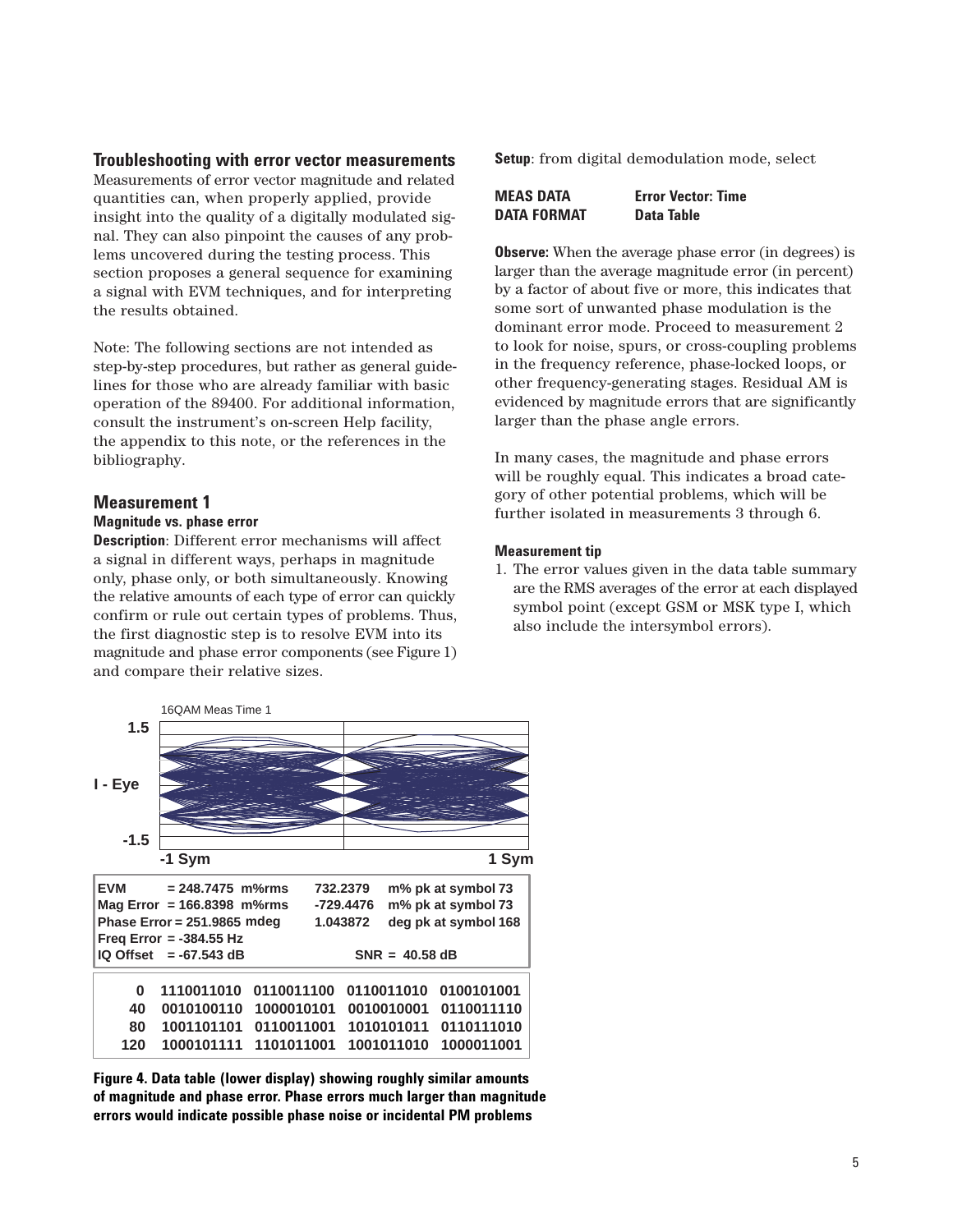#### **IQ phase error vs. time**

**Description:** Phase error is the instantaneous angle difference between the measured signal and the ideal reference signal. When viewed as a function of time (or symbol), it shows the modulating waveform of any residual or interfering PM signal.

**Setup:** from digital demodulation mode, select

| <b>MEAS DATA</b>   | <b>10 Error: Phase</b> |
|--------------------|------------------------|
| <b>DATA FORMAT</b> | <b>Phase</b>           |

**Observe:** Sinewaves or other regular waveforms indicate an interfering signal. Uniform noise is a sign of some form of phase noise (random jitter, residual PM/FM, and so forth).

#### **Measurement tips**

- 1. Be careful not to confuse IQ Phase Error with Error Vector Phase, which is on the same menu.
- 2. The X-axis is scaled in symbols. To calculate absolute time, divide by the **symbol rate**.
- 3. For more detail, expand the waveform by reducing **result length** or by using the **X-scale markers**.
- 4. The practical limit for waveform displays is from dc to approximately (symbol rate)/2.
- 5. To precisely determine the frequency of a phase jitter spur, create and display a user-defined math function FFT(PHASEERROR). For best frequency resolution in the resulting spectrum, reduce **points/symbol** or increase **result length**.

#### **Examples:**



**Figure 5. Incidental (inband) PM sinewave is clearly visible—even at only 3 degrees pk-pk.**



**Figure 6. Phase noise appears random in the time domain.**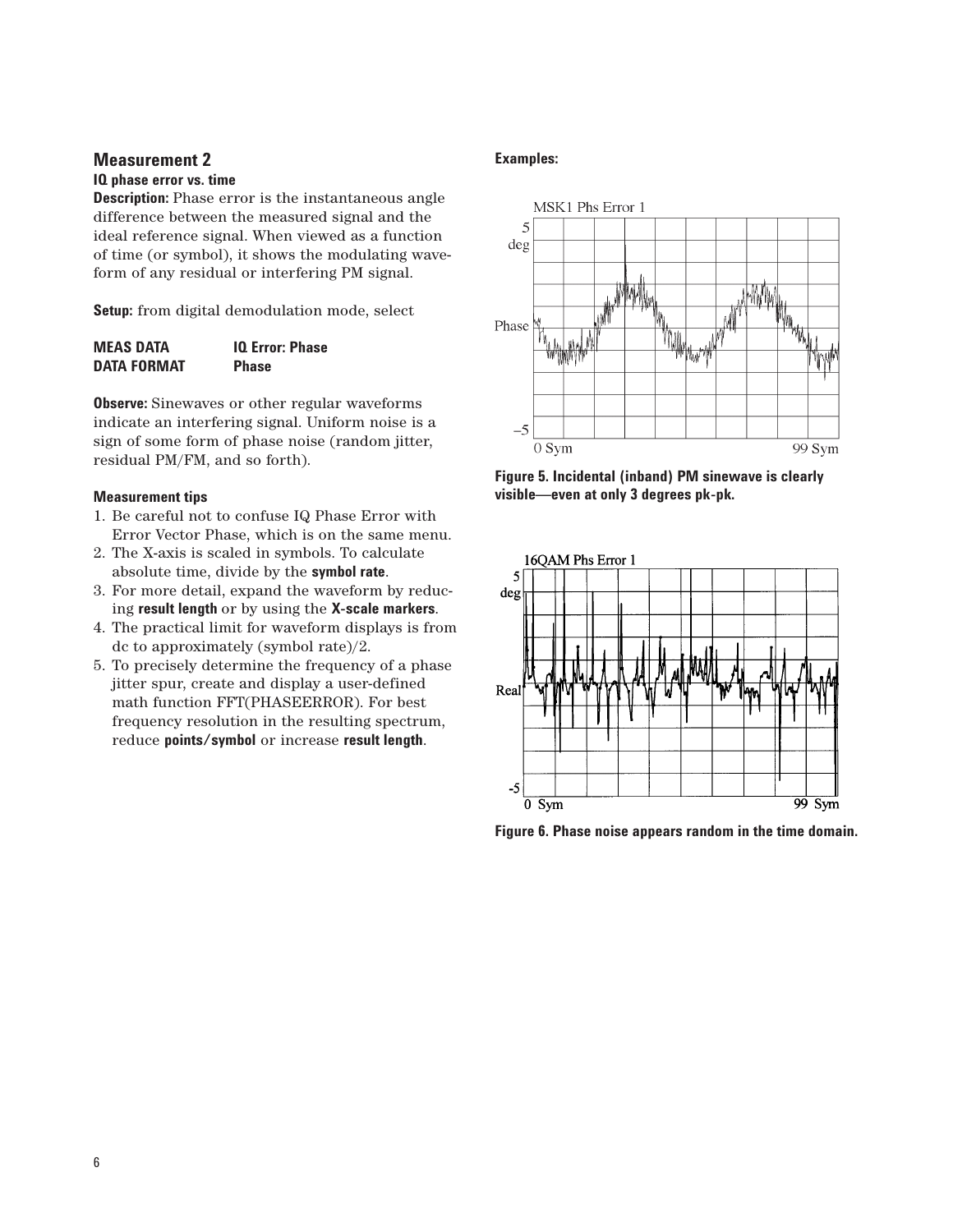## **Measurement 3 Constellation diagram**

**Description**: This is a common graphical analysis technique utilizing a polar plot to display a vectormodulated signal's magnitude and phase relative to the carrier, as a function of time or symbol. The phasor values at the symbol clock times are particularly important, and are highlighted with a dot. In order to accomplish this, a constellation analyzer must know the precise carrier and symbol clock frequencies and phases, either through an external input (traditional constellation displays) or through automatic locking (Agilent 89400).

**Setup:** from digital demodulation mode, select

| <b>MEAS DATA</b>   | <b>IQ Measured Time</b>                         |
|--------------------|-------------------------------------------------|
| <b>DATA FORMAT</b> | <b>Polar: Constellation</b>                     |
|                    | (dots only)                                     |
| $\alpha$           |                                                 |
|                    | <b>Polar: Vector</b>                            |
|                    | والمستحدث والمتحاول والمستحدث والمتحدث والمناقي |

(dots plus intersymbol paths)

**Observe:** A perfect signal will have a uniform constellation that is perfectly symmetric about the origin. I-Q imbalance is indicated when the constellation is not "square," that is when the Q-axis height does not equal the I-axis width. Quadrature error is seen in any "tilt" to the constellation.

### **Measurement tips**

- 1. **Result length** (number of symbols) determines how many dots will appear on the constellation. Increase it to populate the constellation states more completely.
- 2. **Points/symbol** determines how much detail is shown between symbols. To see peaks and overshoot, use four or more points/symbol. To allow a longer result length, use fewer points (in either case, **result length x points/symbol** must be less than **max time points**). One point per symbol creates trivial eye and constellation diagrams, because no intersymbol data is collected and all symbols are connected by straight, direct lines.

# **Examples:**



**Figure 7. Vector display shows signal path (including peaks) between symbols.**



**Figure 8. Constellation display shows symbol points only, revealing problems such as compression (shown here).**

- 3. To view the spreading of symbol dots more closely, move the marker to any desired state, press **mkr –> ref lvl** and then decrease **Y/div.**
- 4. With **normalize ON**, the outermost states will always have a value of 1.000. With **normalize OFF**, the values are absolute voltage levels.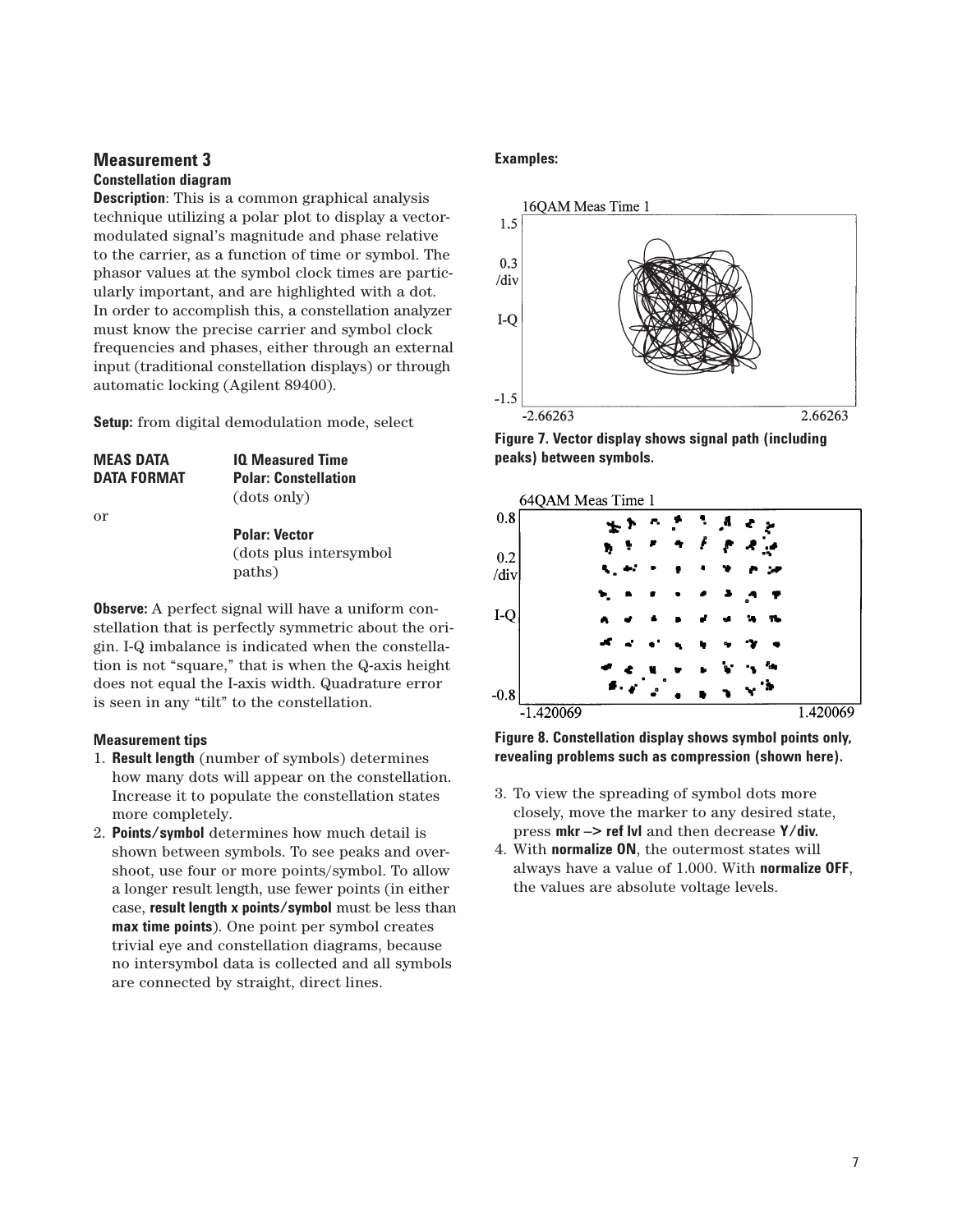#### **Error vector magnitude vs. time**

**Description:** EVM is the difference between the input signal and the internally generated ideal reference. When viewed as a function of symbol or time, errors may be correlated to specific points on the input waveform, such as peaks or zero crossings. EVM is a scalar (magnitude-only) value.

**Setup:** from digital demodulation mode, select

| <b>DISPLAY</b>     | two grids              |
|--------------------|------------------------|
| <b>MEAS DATA</b>   | (A) error vector: time |
|                    | (B) IQ measured time   |
| <b>DATA FORMAT</b> | (A) linear magnitude   |
|                    | (B) linear magnitude   |
| <b>MARKFR</b>      | couple markers: ON     |
|                    |                        |

**Observe:** With markers on the two traces coupled together, position the marker for the upper (EVM) trace at an error peak. Observe the lower trace to see the signal magnitude for the same moment time. Error peaks occurring with signal peaks indicate compression or clipping. Error peaks that correlate to signal minima suggest zero-crossing non-linearities.

The view of EVM vs. time is also invaluable for spotting setup problems.

### **Measurement tips**

- 1. EVM is expressed as a percentage of the outermost (peak) state on the constellation diagram.
- 2. The X-axis is scaled in symbols. To calculate absolute time, divide by the **symbol rate**.
- 3. For more detail, expand the waveform by reducing **result length** or by using the **X-scale markers**.
- 4. With **points/symbol** >1, the error between symbol points can be seen. An EVM peak between each symbol usually indicates a problem with baseband filtering—either a misadjusted filter or an incorrect value for **alpha** entered into the analyzer during setup.
- 5. Figures 10 and 11 illustrate other setup problems the EVM waveform can highlight.

#### **Example:**



**Figure 9. EVM peaks on this signal (upper trace) occur every time the signal magnitude (lower trace) approaches zero. This is probably a zero-crossing error in an amplification stage.**



**Figure 10. V-shaped EVM plot due to incorrect symbol clock rate.** 



**Figure 11. EVM becomes noise at end of TDMA burst; use shorter** *result length***.**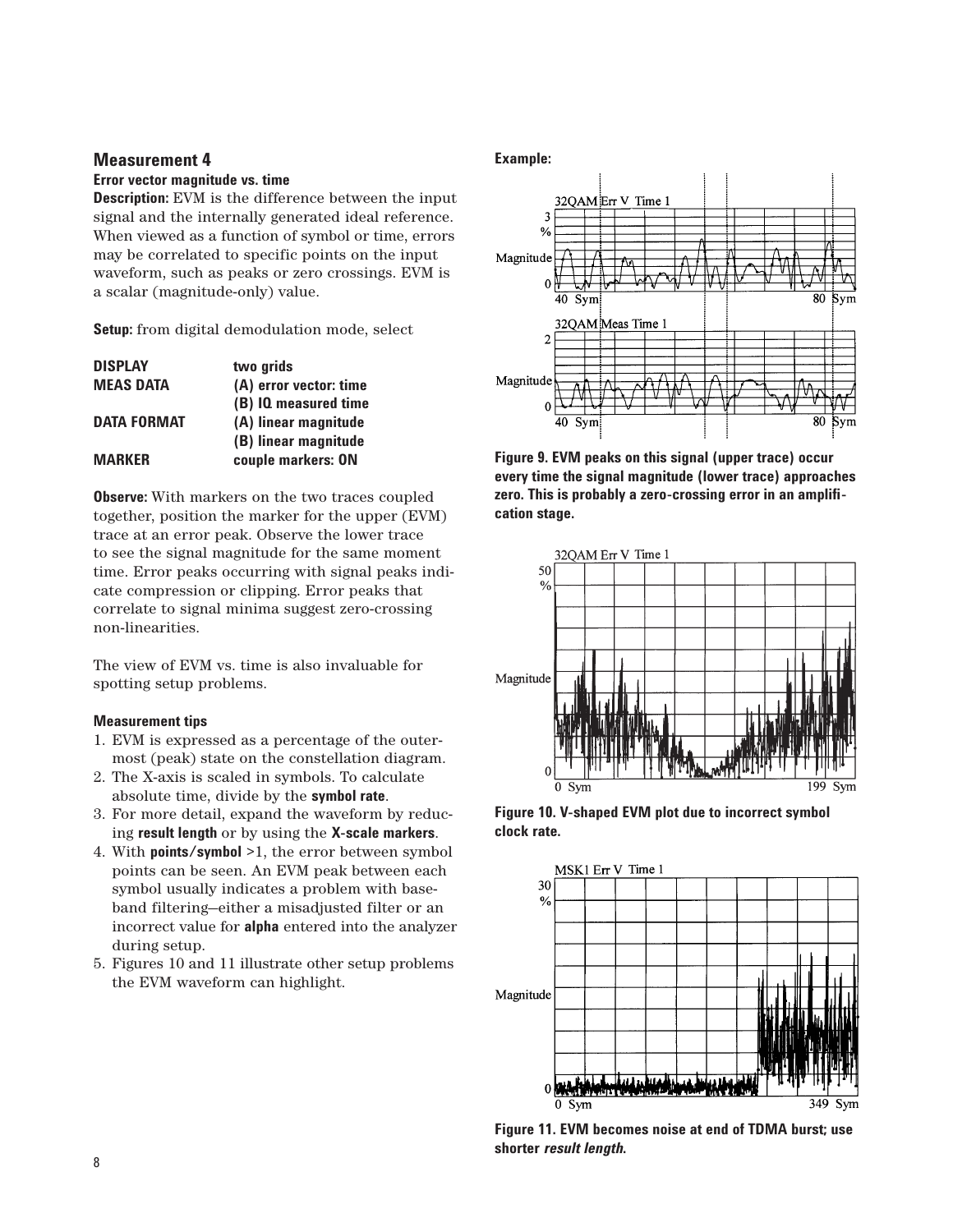#### **Error spectrum (EVM vs. frequency)**

**Description:** The error spectrum is calculated from the  $FFT<sup>1</sup>$  of the EVM waveform, and results in a frequency domain display that can show details not visible in the time domain. Note the following relationships which apply to the error spectrum display:

 $frequency span = points/symbol x symbol rate$ 1.28 frequency resolution  $\sim$  symbol rate result length

Setup: from the digital demodulation mode, select

| <b>MEAS DATA</b>   | error vector: spectrum |
|--------------------|------------------------|
| <b>DATA FORMAT</b> | log magnitude          |

**Observe:** The display shows the error-noise spectrum of the signal, concentrated within the bandpass and then rolling off rapidly on either side. In most digital systems, non-uniform noise distribution or discrete signal peaks indicate the presence of externally coupled interference.

#### **Measurement tips**

- 1. To change the span or resolution of the EVM spectrum, adjust only the **points/symbol** or the **result length** according to the equations given above. Do not adjust the analyzer's center frequency or span, or the signal will be lost!
- 2. With a linear magnitude display, spectrum calibration is EVM percent. With log magnitude, it is in decibels relative to 100% EVM.
- 3. Averaging in the analyzer is applied prior to demodulation; thus, the error spectrum cannot be smoothed beyond what is shown.
- 4. Frequency calibration is absolute, with the carrier frequency in the center. Use the **offset marker** to determine specific interference frequencies relative to baseband.

#### **Examples:**



**Figure 12. Interference from adjacent (lower) channel causes uneven EVM spectral distribution.**



**Figure 13. Switching power supply interference appears as EVM spur, offset from the carrier by 10 kHz.**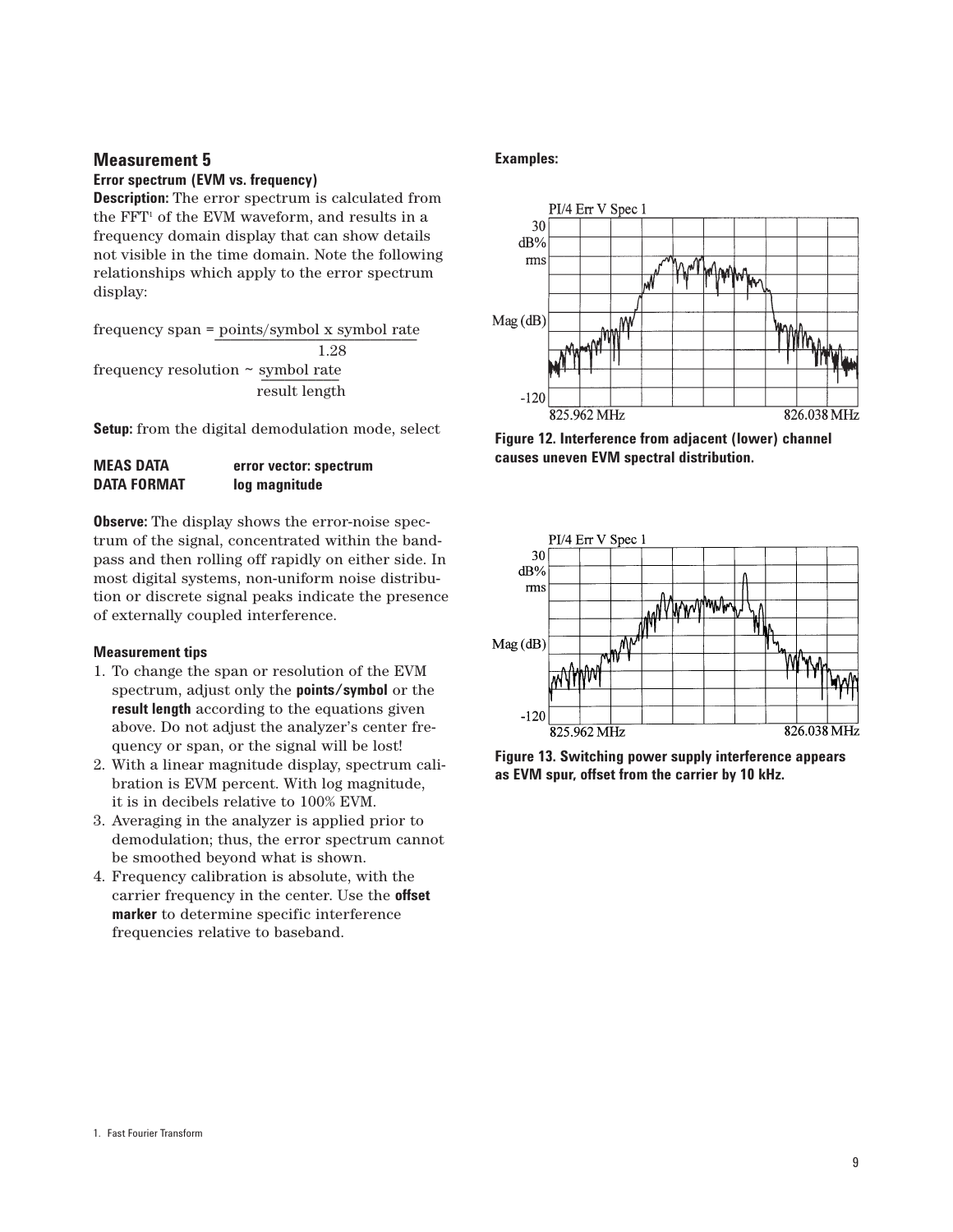# **Channel frequency response**

**Description:** This powerful, unique Agilent 89400 measurement calculates the ratio of the measured signal to the reference signal. Because the latter is internally generated and ideal, it allows a frequency response measurement to be made across an entire modulated system without physically accessing the modulator input. Having this virtual baseband access point is important because in most cases, such a stimulus point is usually unavailable, either because it is a) inaccessible, b) digitally implemented, or c) the aggregate of separate I and Q inputs.

**Setup:** from the digital demodulation mode, select

| <b>MATH</b>        | Define Function: $F1 =$<br><b>MEASSPEC/REFSPEC</b> |
|--------------------|----------------------------------------------------|
| <b>MEAS DATA</b>   | F1                                                 |
| <b>DATA FORMAT</b> | log magnitude                                      |
| or                 | phase                                              |
| or                 | group delay                                        |

**Observe**: The measurement results show the aggregate, complex transfer function of the system from the baseband I and Q inputs of the modulator to the point of measurement. View the results as a magnitude ratio (frequency response), a phase response, or even as group delay. In high performance modulators, even the smallest deviation from flat response/linear phase can cause serious performance problems.

## **Examples:**



**Figure 14. In traditional network analysis, the stimulus signal does not need to be perfect (flat, noise-free, etc.). It is carefully measured at the DUT input and then ratioed out of the measurement results.**



**Figure 15. With an Agilent 89400, the DUT input signal does not need to be measured or even provided, because it is calculated (regenerated) from the measured signal, and is already in ideal form.**



**Figure 16. The flatness of this digital TV transmitter is about ±0.5 dB from the modulator input to the power amplifier output, with the transmit equalizer on. This measurement required no interruption of the video transmission.**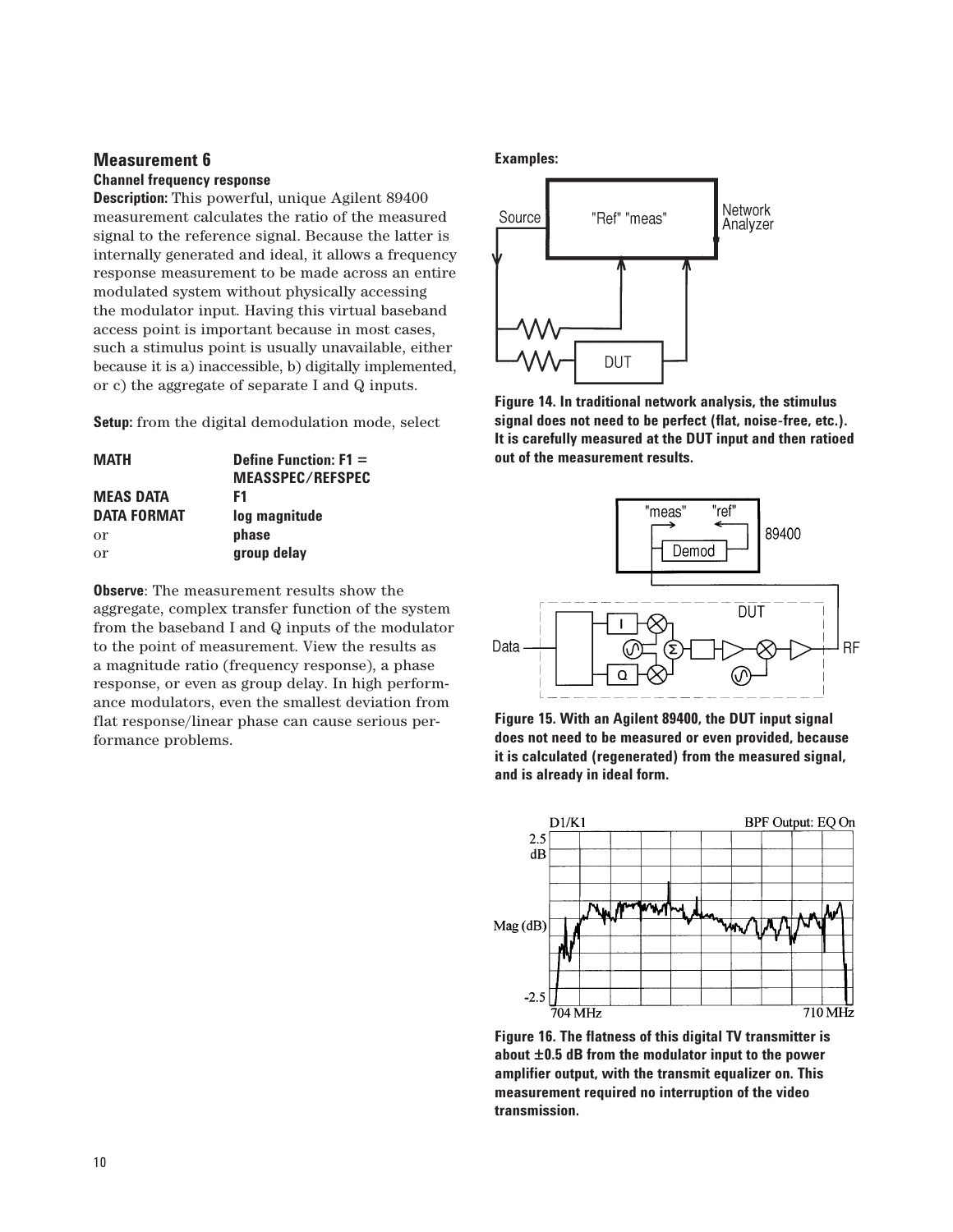#### **Measurement tips**

- 1. See measurement tips under Measurement 5 "Error spectrum" regarding how to adjust frequency span and flatness.
- 2. Use this technique primarily to measure passband flatness. Dynamic range is generally insufficient for stopband rejection measurements.
- 3. With **data format:phase**, the deviation from linearphase response is easy to read, because automatic carrier locking has already removed any phase slope.
- 4. This is typically a rather noisy measurement, because the distribution of energy across the passband is uneven and constantly varying. Thus, the  $SNR<sup>1</sup>$  of any individual frequency point can vary dramatically from one measurement to the next. Averaging is applied prior to demodulation and will not help. For **group delay** measurements, choose a wide **aperture** to smooth out the data.
- 5. Traces may be averaged manually using trace math as follows: save a measurement into D1; then change to a display of  $F2 = (F1 + D1) / K1$ , with F1 as defined above, and the number of measurements to be taken stored in K1. As each measurement is made, save the resulting trace into D1, repeating until all K1 measurements have been taken.

#### **Bibliography**

Blue, Kenneth J. et al. "Vector Signal Analyzers for Difficult Measurements on Time-Varying and Complex Modulated Signals." Hewlett-Packard Journal, December 1993, pp. 6–59.

"Using Vector Signal Analysis in the Integration, Troubleshooting, and Design of Digital RF Communications Systems," Agilent Product Note 89400-8, publication number 5091-8687E.

Voelker, Kenneth M. "Apply Error Vector Measurements in Communications Design." Microwaves & RF, December 1995, pp. 143–152.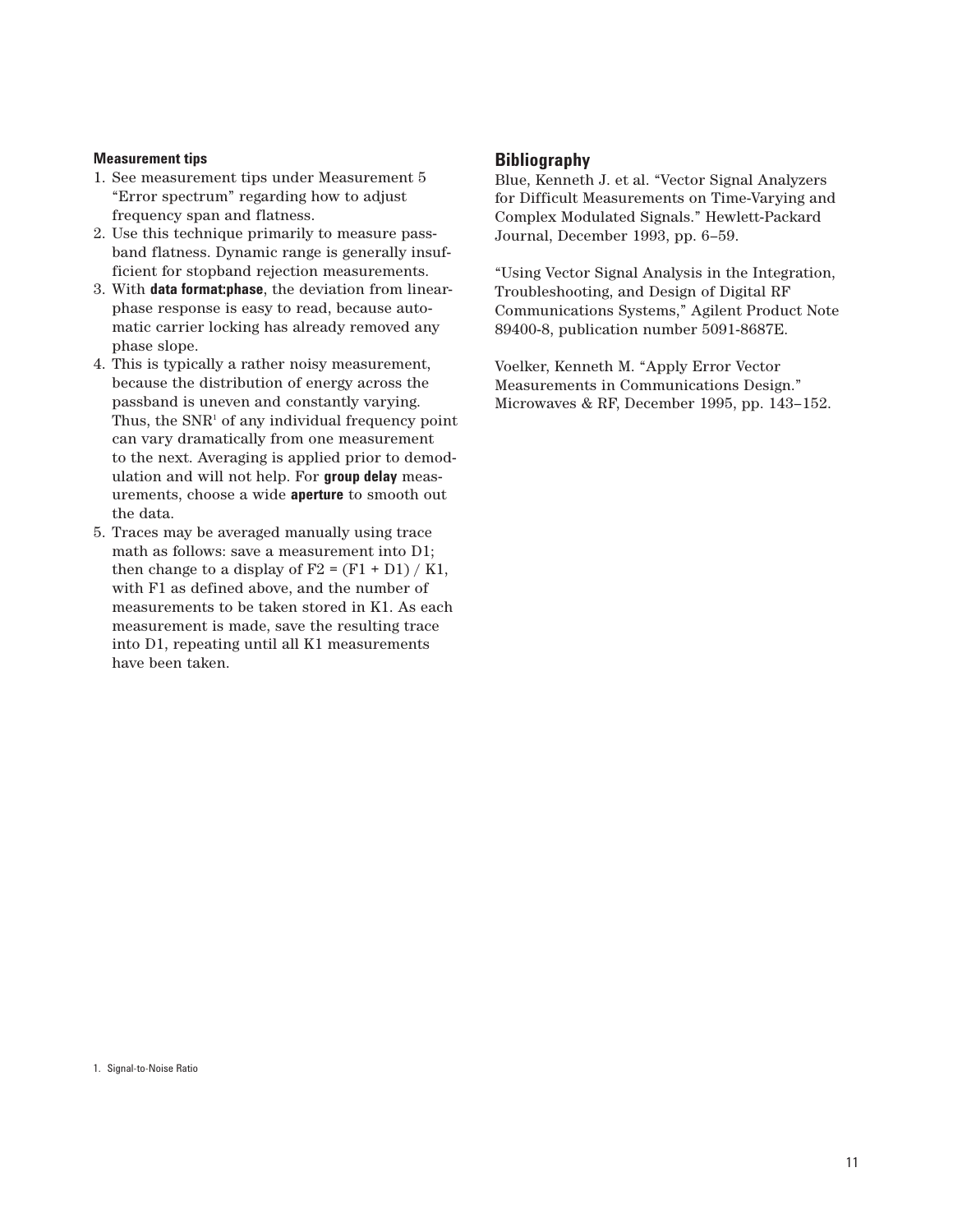# **Appendix**

# **Ten Steps to a Perfect Digital Demodulation Measurement**

The following general procedure is recommended as guidance for configuring the Agilent 89400 to demodulate and characterize a wide variety of digitally modulated signals. Follow it step-by-step to insure that no important setup parameters are missed or incorrectly programmed.

## **1. Set the analyzer's center frequency and span for the signal under test (vector mode).**

*Hint*: The center frequencies of the analyzer and input signal must match to within ±3% of the symbol rate  $(\pm 1\%$  for 64QAM and  $\pm 0.2\%$  for 256QAM).

*Check:* The signal's spectrum should occupy 50 to 90% of the span, and not extend beyond the edges. It should appear as a distinct, elevated region of noise 20 dB or more above the analyzer noise floor. Broad, glitching sidebands indicate bursts or other transients, which can be handled with triggering or the Pulse Search function. These procedures are described in steps three and eight.

# **2. Set the input range as low as possible without overload.**

*Hint*: The green input LED may or may not be on; the yellow overrange LED must not be on. *Check*: Downrange by one step; overload indicators should turn on.

# **3. Set up Triggering, if required.**

*Hint*: Triggering is unnecessary for most signals (see notes below regarding use of the 89400's internal arbitrary waveform source). For TDMA and other bursted signals, use Pulse Search instead of triggering (activated in step 8, below). Otherwise, choose trigger mode, level, delay, holdoff, and arming just as you would with an oscilloscope, in accordance with the characteristics of your specific signal.

*Hint*: With the Trigger menu selected, a display of Main Time:Magnitude shows the current trigger level as a horizontal cursor, superimposed on the input waveform.

*Check*: With triggering in use, the time domain display should show a stable signal that occupies >50% of the time span.

# **4. Select Digital Demodulation mode.**

*Hint*: Be aware that this mode retains the settings from its previous digital demodulation measurement. If, for example, the previous symbol rate setting is incompatible with your current frequency span, the analyzer may automatically increase or decrease your frequency span. *Check*: make certain that the frequency span is still the same as you set in step 1.

# **5. Enter the correct modulation format under Demodulation Setup.**

*Hint*: This is simple unless you do not know the modulation format. Identifying an unknown signal format is a significant challenge requiring specialized expertise.

# **6. Enter the correct symbol rate.**

*Hint*: The symbol rate needs to be entered to an accuracy of 10–100 ppm.

*Hint*: Identifying an unknown symbol rate is difficult, but it sometimes helps to AM demodulate the signal and look at the high end of the demod spectrum for a discrete signal at the symbol rate (it's easier to see with averaging). Also remember that the 3 dB bandwidth of the signal is approximately equal to the symbol rate. (Neither technique will yield the accuracy required, but the results may help you remember the actual numbers.)

# **7. Select the result length and points/symbol for the desired display.**

*Hint*: Result length is important for bursted signals, as you don't want to include data symbols taken before or after the burst (i.e., you don't want to demodulate noise).

*Hint*: More points/symbol reveal more detail of the intersymbol waveforms (for viewing eye diagrams, error peaks, etc.). Fewer points/ symbol allow you to demodulate more symbols per measurement. (Remember: result length\* points/symbol must always be less than max time points.)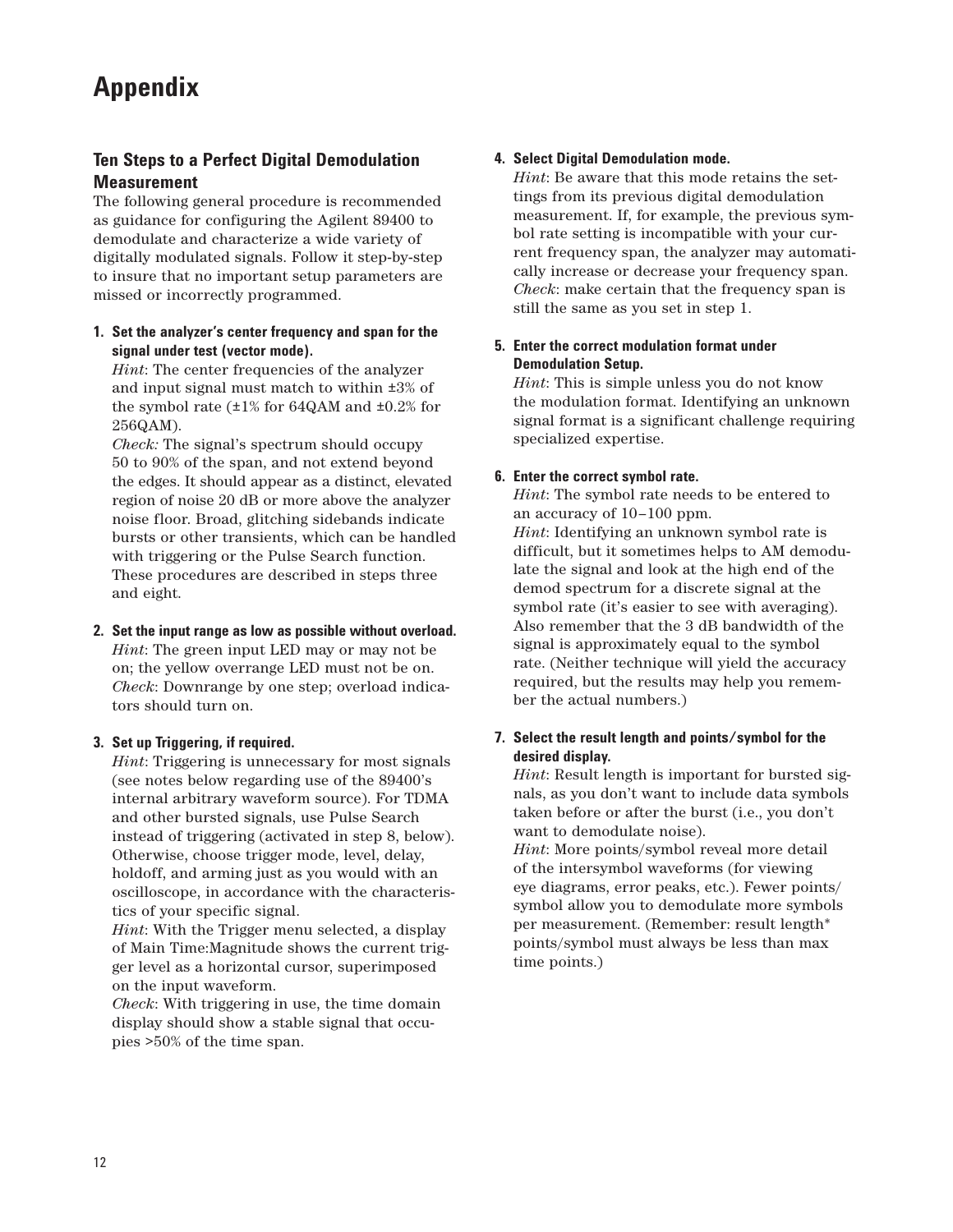## **8. Turn on Pulse Search and set the Search Length (burst signals only).**

*Hint*: Maximum search length can be many times longer than a time record; set it to the burst "off" time plus twice the burst "on" time to insure that there's always a complete burst in every search.

*Hint*: This is also a good time to set up the "Sync Search" function if needed. Check online Help for a good description of its capabilities.

#### **9. Select the filter shapes and alpha.**

*Hint*: To choose the right filters, remember: the "measured" filter should simulate the intended receiver, while the "reference" filter should match the product

*Hint*: If the alpha is unknown, estimate it from  $(60$  dB BW/3 dB BW) – 1. EVM peaks between symbols mean an incorrect alpha, but won't usually affect the EVM% readout (except in GSM). In the worst case, start with 0.3 and manually adjust up or down for lowest intersymbol peaks.

#### **10. Final Checks.**

Look for the following:

- Overall shape of eye and/or constellation diagrams is regular and stable (even if individual symbols are very noisy, the characteristic shape should be evident). Eye opening should line up precisely with the display center line—if not, tweak "clock adjust" for best centering (lowest EVM).
- On the data table display, the EVM% read-out is fairly consistent from measurement to measurement.
- EVM vs. symbol trace is noise-like, but fairly uniform (short peaks are OK). Abrupt changes within the EVM trace signify problems, as do sloping or V-shaped distributions. If problems exist, consult the analyzer's on-line Help under "digital demodulation troubleshooting."

# **Special procedures for using the Agilent 89400 arbitrary waveform source**

Demodulating signals created by the 89400's internal arbitrary waveform source involves constraints not found with "real-world" signals. This is due to the fact that the arbitrary signal is not continuous, but subject to discontinuities in amplitude, phase, and/or timing each time the waveform wraps around from end to beginning. Therefore, in addition to the above steps, always perform the following:

- Use trigger type = Internal Source.
- Set a positive trigger delay to avoid the first 5–10 symbols of the waveform.
- Choose a result length shorter than the arbitrary waveform duration. (You can determine the length of the arbitrary waveform empirically by increasing result length until demod abruptly loses lock.)